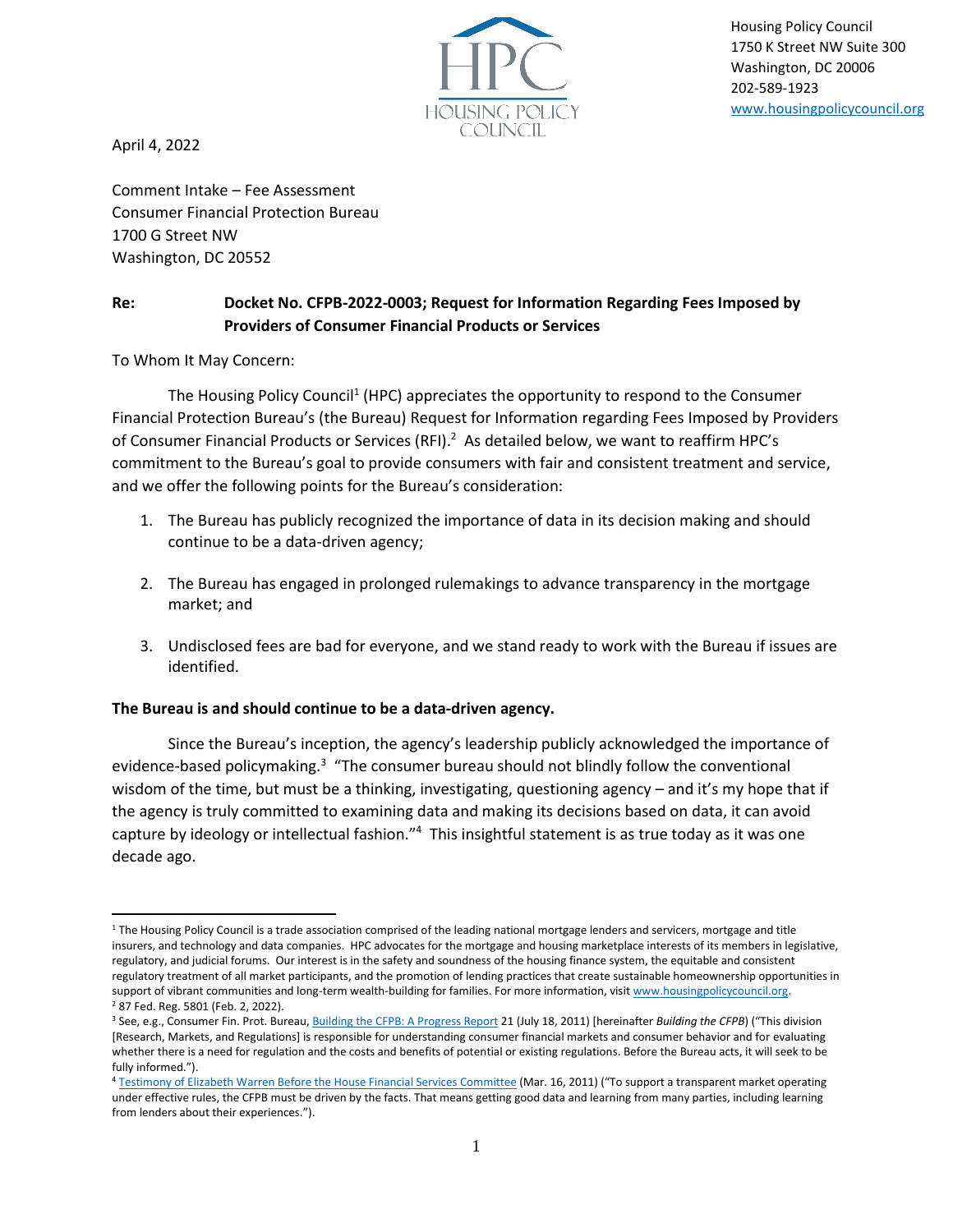As such, we encourage the Bureau to continue to use a data-driven approach to regulate consumer financial markets, consistent with the most recently proposed strategic plan.<sup>5</sup> Using this method, the Bureau can gather information about a particular market, product, or service to perform "research and rigorous policy evaluation"<sup>6</sup> and rely on its supervisory authority to identify concerning patterns or practices in need of additional assessment and analysis. The Bureau has access to a substantial amount of data and information through its supervisory authority, its authority to collect information ad hoc to monitor consumer financial products and services, $\frac{7}{1}$  and collection pursuant to agency rules, such as the Home Mortgage Disclosure Act. Based on the considerable information already at its disposal, if the Bureau identifies a significant consumer protection problem, we encourage the Bureau to initiate a formal rulemaking to consider policy options and receive feedback from interested parties.

In that spirit, the source of many of the fees and other costs associated with the mortgage process and identified in the RFI are associated with mandatory services provided by market participants and public authorities (e.g., state and local taxing authorities, real estate agents, appraisers, and insurance companies). These services are often required by various laws and regulations, and many are not "imposed by providers of consumer financial products or services" as the RFI suggests. Furthermore, some of these costs, such as insurance, should not be characterized as fees. Insurance companies charge premiums that are set in accordance with state regulation and subject to rigorous evaluation. Additionally, several servicing and loss mitigation-related expenses and fees are controlled by reimbursement limits established by the GSEs, FHA, VA, and USDA.

## **The Bureau has engaged in prolonged rulemakings to advance transparency in the mortgage market.**

It is important for the Bureau to publicly recognize that various regulations, many of which the Bureau promulgated, provide transparency for consumers to make informed decisions and establish limitations on fees and charges. The following regulations are examples where the CFPB has done just that:

*TILA Respa Integrated Disclosure Rule (TRID Rule):* The RFI fails to mention the comprehensive mortgage disclosure regime the CFPB put in place after the financial crisis. The process of developing the TRID Rule was years in the making, with several rounds of quantitative and qualitative consumer testing of disclosures ("Know Before You Owe") in an effort for consumers to better understand the cost and key terms of their mortgage. The final disclosures (Loan Estimate and Closing Disclosure) include key terms and fees, including late fees. The CFPB has also provided model disclosures. Lender's use of the same or similar disclosures facilitates the ability of a consumer to compare products and services.

Furthermore, the rule imposes strict limitations on the ability of a mortgage lender to add or increase fees at closing. In fact, the Bureau's own recent assessment found that the TRID Rule improved consumers' ability to locate key information, compare terms and costs between initial disclosures and final disclosures, and compare terms and costs across mortgage offers.<sup>8</sup> The TRID Rule facilitated the

<sup>&</sup>lt;sup>5</sup> Consumer Fin. Prot. Bureau[, Strategic Plan: FY 2022 -](https://files.consumerfinance.gov/f/documents/cfpb_draft-strategic-plan_fy-2022-2026.pdf) 2026 13 ("Goal 3: Inform public policy with data-driven analysis on consumers' experiences with financial institutions, products, and services.").

<sup>6</sup> Building the CFPB, 21.

<sup>7</sup> 12 U.S.C. § 5512(c)(4).

<sup>8</sup> Consumer Fin. Prot. Bureau, Integrated Mortgage Disclosures Under the Real Estate Settlement Procedures Act (Regulation X) and the Truth in [Lending Act \(Regulation Z\) Rule Assessment](https://files.consumerfinance.gov/f/documents/cfpb_trid-rule-assessment_report.pdf) 8-9 (Oct. 2020).